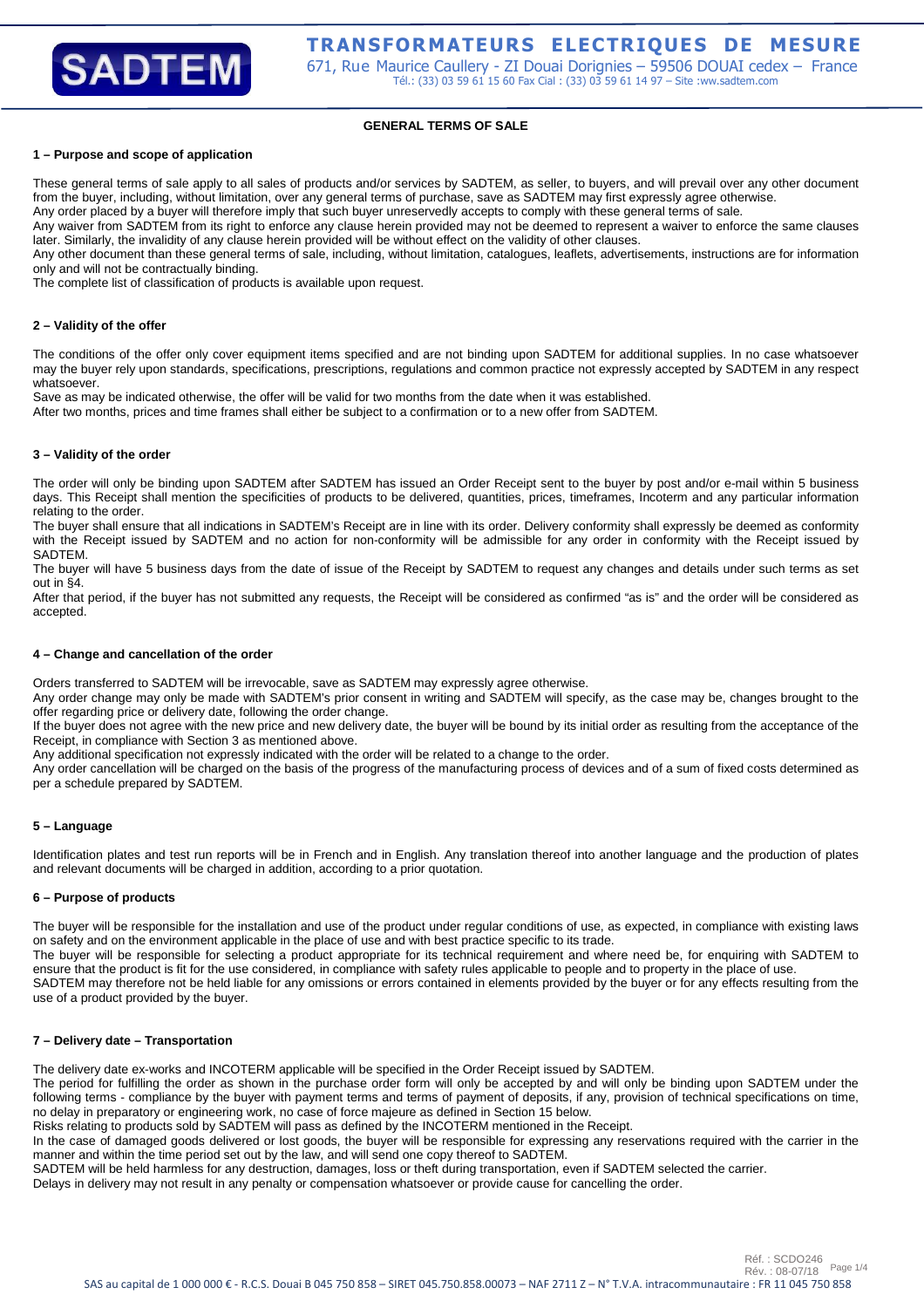# **SADTEM**

# **8 – Storage costs**

Any order completed for which the buyer expressly asked that all or any part thereof should not be shipped immediately will give rise to storage costs at a rate of 3% of the amount of non-shipped products exclusive of tax for the first three weeks and then 1% per week, and storage may not exceed 6 months.

# **9 – Invoicing – Terms of payment**

Save as may be stipulated otherwise in the offer or Receipt by SADTEM, invoices will be payable within 30 days at the end of the month following the month of the invoice.

In case of partial deliveries, SADTEM is authorised to establish an invoice for the relevant goods.

Any amount inclusive of tax not paid when due will give rise to the payment by the buyer of penalties at three times the legal interest rate applicable in France, and fixed compensation of 40.00 Euros.

These penalties will be payable fully in compliance with the law, with no formal notice and will be directly debited from the buyer's account.

If any invoice due has not been paid in full after a notice to pay not followed by payment within 48 hours, SADTEM will reserve the right of suspending any current and/or future delivery.

No discount will be granted in case of early payment.

All orders which SADTEM accepts to handle will be fulfilled provided that the buyer produces sufficient financial guarantees and that the buyer actually pays monies owed when they are due, in compliance with the law. So, if SADTEM has reasonable or specific causes to fear payment difficulties from the buyer on the date of or subsequently to the order, or if the buyer does not have the same guarantees as on the date of acceptance of the order, then, SADTEM may accept the order or accept to continue fulfilling the order provided that payment is made in cash or that the buyer produces guarantees for the benefit of SADTEM. If the buyer refuses to make a payment in cash, and if no sufficient guarantee is offered by the buyer, SADTEM may refuse to fulfil order(s) placed and to deliver the relevant goods and the buyer may not argue that such rejected sale has no reasonable causes or claim for any compensation.

In the case of any order placed with SADTEM, if the buyer did not pay for the previous order(s), then SADTEM may refuse to fulfil the order and to deliver the relevant goods and the buyer may not claim for any compensation for any reason whatsoever.

#### **10 – Acceptance**

Technical acceptance costs will be payable by the buyer. If SADTEM is not given notice, upon order, that a technical inspection for acceptance should be carried out in the plant, it may charge additional costs resulting from such inspection not included in the order.

In the case of negative tests, SADTEM will only have to assume costs incurred to ensure that the equipment is in conformity, excluding any others. Without prejudice to arrangements to be made with the carrier, claims on apparent defects or non-conformity of the product delivered should be expressed in writing within forty-eight hours (48 hours) from the date of delivery.

The buyer will be responsible for providing any explanations on actual defects or missing items noted.

No goods may be returned by the buyer without the prior express consent in writing of SADTEM to be secured by fax or e-mail, without limitation. Return costs will only be payable by SADTEM to the extent where any apparent defects or missing items are actually noted by SADTEM or its agent.

When apparent defects or missing items are actually detected by SADTEM or its agent following an inspection, the buyer may only ask SADTEM for the replacement of non-complying items and/or extra items to be provided to replace the missing one at the cost of SADTEM and the buyer may not claim for any compensation whatsoever or for the cancellation of the order.

Unreserved acceptance of the products ordered by the buyer will cover any apparent defect and/or missing item.

The claim made by the buyer under the terms and conditions defined in this clause will not suspend the payment of the relevant goods by the buyer.

# **11 – Risks**

Risks will pass to the buyer on the date determined according to the INCOTERM.

The buyer guarantees that products will be covered from that date by an insurance against risks of loss, theft or destruction. This liability will apply when shipment is deferred at the request of the buyer, without limitation.

# **12 – Retention of title**

Transfer of title to the products will be suspended until the price thereof has been paid in full by the buyer, in principal and incidental costs, even if extended periods are granted to make payments. Any clause providing otherwise will be deemed to be non-written, in compliance with Section L. 624- 16, French "Code de commerce".

During that period, the buyer will be forbidden from holding products to sell and process them, pledge them or assign them as guarantee. In the case of seizure of any type or any action from a third party on products, the buyer shall immediately give SADTEM notice to allow SADTEM to preserve its rights.

SADTEM expressly agrees that it may exercise the rights which it holds under this title retention clause for any of its debts, on all its products held by the buyer. Under the agreement, such products are deemed to be unpaid and SADTEM may take them back or resell them in compensation for all invoices outstanding, without prejudice to its right to cancel current sales.

The buyer undertakes to cover products against risks of loss, theft or destruction until the price has been paid in full to SADTEM.

This clause will not prevent risks inherent in the goods to pass to the buyer pursuant to Section 11 of these general terms.

# **13 – Warranty**

Products will be warranted against any defects in materials or manufacturing defects for twelve months from the date of commissioning of the equipment delivered and for not more than twenty- four months from the date of delivery if commissioning is postponed. Jobs undertaken under the warranty may not result in any extension of such warranty.

In the case where the buyer failed to make payments as stipulated on due dates determined, the warranty will be suspended until such instalments have been paid and such suspension may not result in any extension in the period of warranty.

The warranty does not apply to manufacturing defects and defects in materials resulting in any non-conformity of the product in consideration of the specifications of its technical sheet, excluding apparent defects which may only be subject to the provisions of Section 10 of these general terms.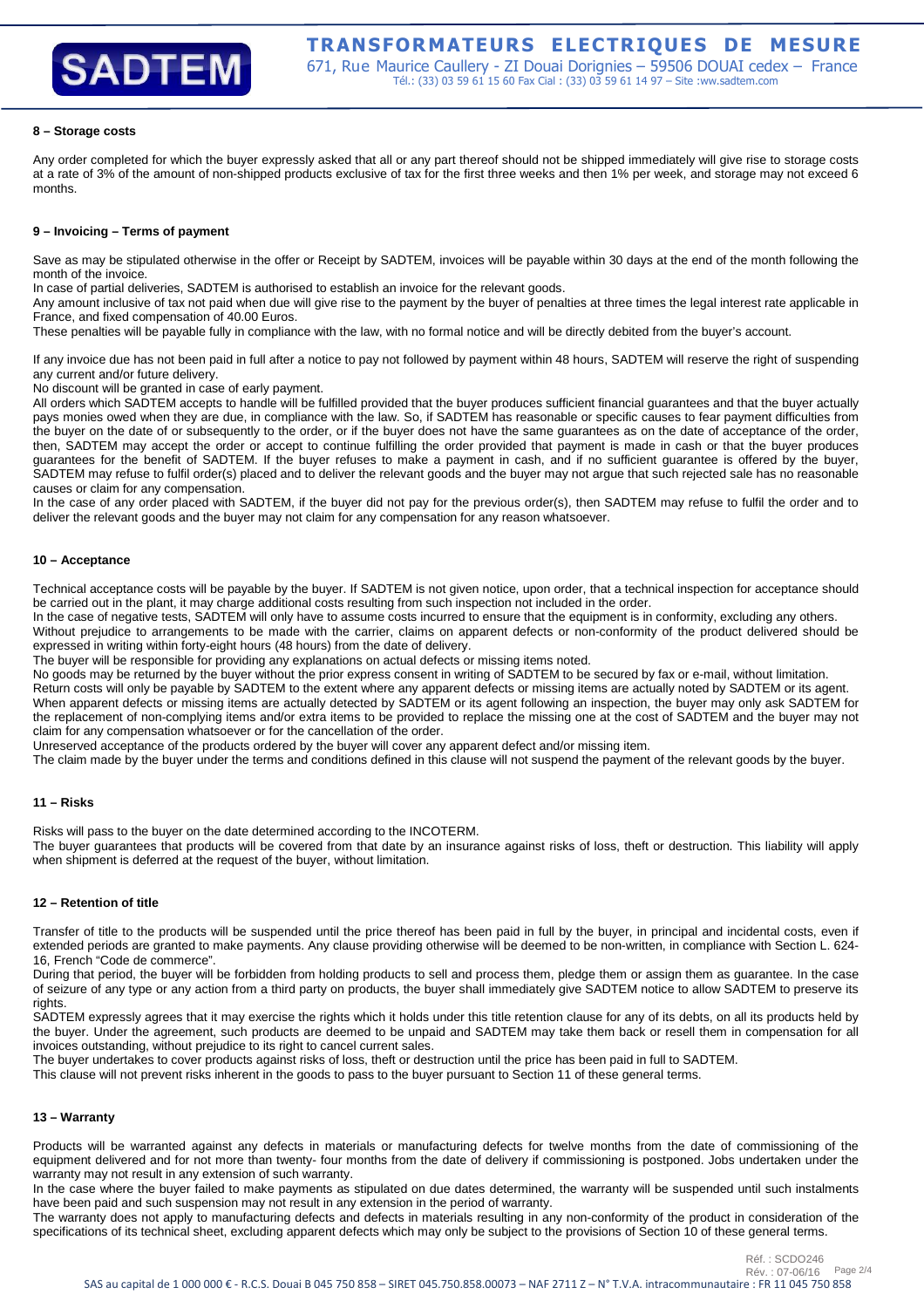

# **TRANSFORMATEURS ELECTRIQUES DE MESURE**

671, Rue Maurice Caullery - ZI Douai Dorignies – 59506 DOUAI cedex – France Tél.: (33) 03 59 61 15 60 Fax Cial : (33) 03 59 61 14 97 – Site :ww.sadtem.com

Any defect as may result in the application of the warranty should be notified in writing to SADTEM within ten days from the date when it was detected and the date of such detection should be established by the buyer, otherwise the warranty may be lost. The allegedly defective product should be submitted to SADTEM, which will determine the corrective action to be undertaken.

SADTEM'S warranty will be limited to repairs of the supplied product in the plant, excluding any compensation for any direct or indirect damage to property or consequential damage. The warranty will not include dismantling, reassembly, transportation and commissioning costs. SADTEM'S warranty will not apply:

If the alleged defect is apparent and was not notified to SADTEM pursuant to Section 10 of these general terms;

- If the defect results from damage caused by transportation (under INCOTERM)
- If the defect results from unusual conditions of storage and/or preservation, including in case of accident of any type whatsoever
- If the defect results from any use not in compliance with existing standards and/or technical instructions for the product and specifications
- If the product was changed without SADTEM's consent
- If the defect results from unusual wear and tear of the product, not related to the design thereof
- If the defect results from any negligent and/or defective maintenance
- If the defect results from any connection not in compliance with existing standards and/or technical instructions for the product and specifications
- If the defect results from any inadequacy of the product in view of its environment
- If the defect results from a case of force majeure as defined in Section 15 of these general terms

#### **14 – Liability – Compensation**

SADTEM'S total liability for any claim, liability or costs, whatever the nature thereof, will be limited to direct damage to property caused to the buyer's property allegedly resulting from misconduct for which SADTEM is responsible.

Under no circumstances whatsoever will SADTEM have to provide compensation for indirect damage to property or consequential damage including, without limitation: lost production or operating losses, loss of profit or business opportunities, shortfall in earnings, commercial harm, harm to reputation, lost data, loss of use of property, lack of service, costs and charges related to the lay-off or short-time working of staff members or any claim filed by any third party whatsoever against SADTEM or the buyer and in general all economic or financial losses, whether they are deemed to be directly or indirectly linked to the incident from which the claim arose.

The buyer waives any action against SADTEM and its insurers and shall secure the same waivers from its own insurers.

When services ordered by the buyer are tailor-made services delivered by SADTEM onto products provided by the buyer, the buyer will be deemed, for each order, to have purchased an insurance covering all damages suffered by its products made available to SADTEM for the delivery of services. The buyer only will be responsible for the installation of the product under expected regular conditions of use, in compliance with the laws on safety and on the environment applicable in the place of use, and with rules of good practice applicable in the trade. The buyer will be solely liable for compliance with instructions on the use of the product as stated in the technical manual and/or specifications provided with the product and notification to its own customers of any instructions whatsoever, in particular those related to safety.

SADTEM may not be held liable in any case whatsoever in the event where the product sold under the purchase order form was delivered to an individual or legal entity and/or in a territory subject to any sanctions, restrictions, total or partial embargo or prohibition in compliance with a mandatory statute directly enforceable by the United Nations and/or European Union.

SADTEM's full liability for any claim, liability or cost, whatever the nature thereof, will be limited to the amount of the order which gave rise to the dispute.

The parties acknowledge that the provisions of this clause are of the essence for the placement of the order and that the price agreed upon reflects the distribution of the risk among the parties and limitation of the resulting liability.

# **15 – Force majeure**

In no case whatsoever, may SADTEM's liability be incurred in the case of non-performance or defective performance of an order because of the customer or of a case of force majeure.

Incidents or cases of force majeure include, without limitation: events beyond the reasonable control of the parties, events which they could not reasonably be required to anticipate and which they could not reasonably avoid or overcome, to the extent where the occurrence thereof makes it completely impossible to perform obligations.

Events related to cases of force majeure or incidents relieving SADTEM of any obligation of performing its obligations and or any liability under the order will include, without limitation: civil and foreign wars, acts of terrorism or sabotage, attacks, uprising, riots, acts of God, fires, floods, epidemics, road signs barring heavy goods vehicles during a thaw, and any other climatic events having detrimental effects, embargo, blockade, all restrictive measures taken by French or foreign authorities, strikes from all or any part of the staff of SADTEM or its usual carriers, lock-out strike, sit-down strike, and in general any labour unrest as a result of which SADTEM may be incapable of getting supplies or delivering goods, production discontinuation due to unexpected breakdown, impossibility to get supplies of raw materials, roadblocks, suspended supply or supply disruption by an energy provider, or any other supply disruption for any cause for which SADTEM is not responsible, as well as any other cause of supply disruption for which its suppliers are responsible.

Under such circumstances, SADTEM will give the buyer written notice, including by fax or e-mail, within 48 hours from the date of occurrence of the events and the contract binding upon SADTEM and the buyer will be suspended fully in compliance with the law with no compensation, from the date of occurrence of the event. SADTEM will give the buyer notice of the estimated period of time required for solving the case of force majeure as soon as it is made aware thereof.

If the event were to continue for more than 30 days from the date of occurrence thereof, the sales agreement made between SADTEM and the buyer may be terminated by the party acting most timely and no party may claim for damages.

This termination will become effective on the date when the registered letter, return receipt requested terminating such sales agreement is initially served.

#### **16 – Intellectual property**

All documents given to the customer will remain the exclusive property of SADTEM as sole owner of intellectual property rights to these documents and should be returned to SADTEM upon request.

The buyer undertakes not to make any use of these documents as may affect the industrial or intellectual property rights held by SADTEM.

SADTEM will still hold all intellectual property rights and know-how related to products, tools, and processes used by SADTEM, engineering designs, prototypes, models, designs and any other trade secrets which may not, in any case whatsoever, be used, copied, patented, registered or disclosed to third parties by the buyer without SADTEM's permission.

Réf. : SCDO246